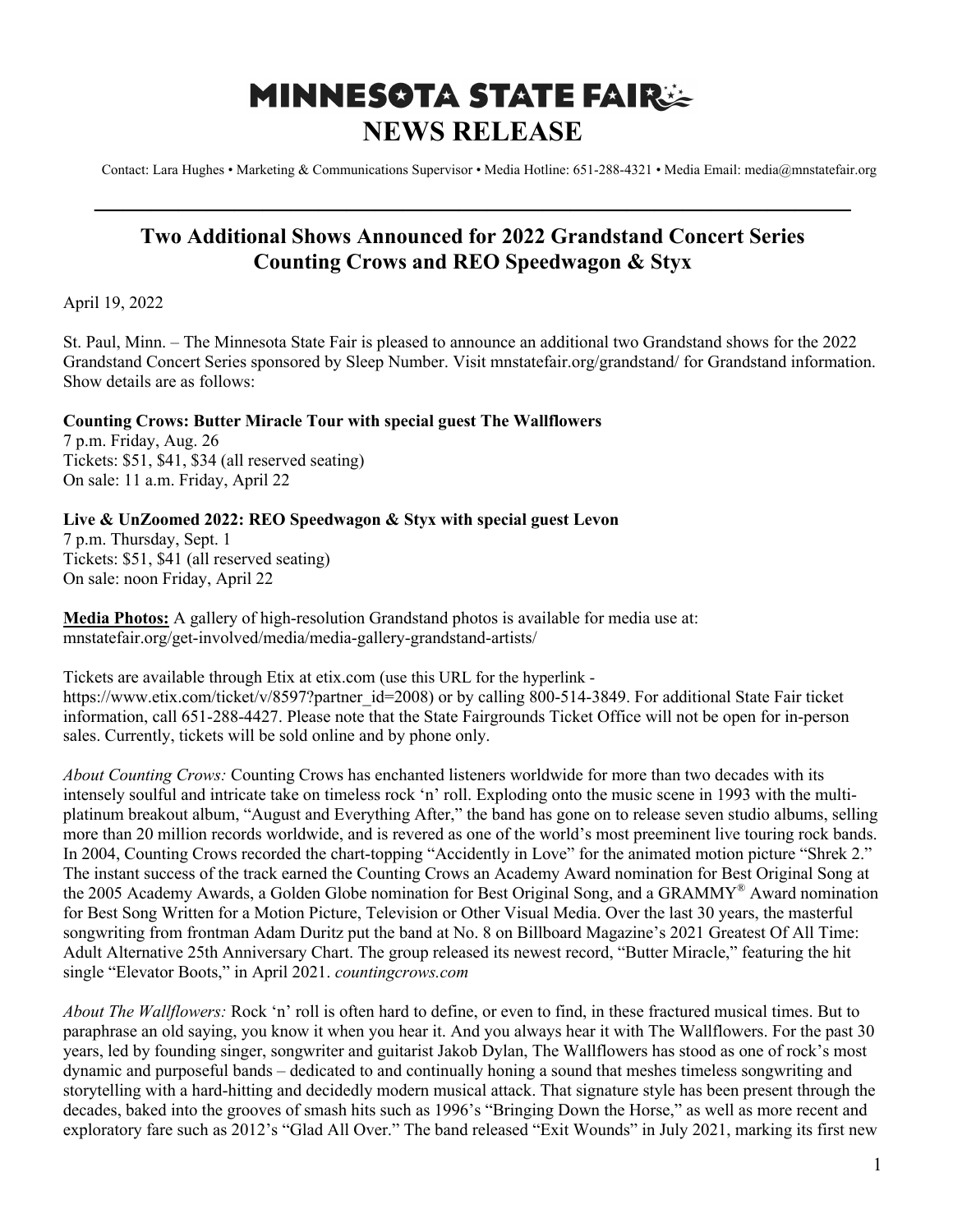material in nine years. And while the wait was long, the much-anticipated record features the band's signature sound – lean, potent and eminently entrancing. True to its title, the studio album as an ode to people – individual and collective – who have, to put it mildly, been through some stuff. For Dylan, "Exit Wounds" is the next chapter in a career devoted to chasing – and capturing – rock 'n' roll magic. "I came up in an era of great rock 'n' roll bands making great music, and it's the way I always imagined I would do it one day," he says. "That's always been my vision with The Wallflowers – to be a great rock 'n' roll band. And I've worked on it for 30 years now and I still have a lot to say. It's something I started a long time ago, and it's far from finished." *wallflowersmusic.com*

*About REO Speedwagon:* Formed in 1967, signed in 1971, and fronted by iconic vocalist Kevin Cronin since 1972, REO Speedwagon is a band where the main constant over the decades is a never-ending desire to give its all to its fans, year in and year out. In the 1970s, the band's unrelenting drive and non-stop touring and recording jump-started the burgeoning rock movement in the Midwest. Platinum albums and freeform FM radio staples such as "Ridin' the Storm Out" followed, setting the stage for its ninth studio album, 1980's explosive "Hi Infidelity," which spent 15 weeks at No. 1. The album has received Recording Industry Association of America®'s (RIAA) 10X Diamond Award for surpassing sales of 10 million in the U.S., fueled by massive hit singles such as "Keep On Loving You" and "Take It On the Run." All these years later, "Hi Infidelity" still remains a high-water mark for rock bands. In all, REO has an RIAA-certified 22 million albums sold in the U.S. and 40 million around the globe, with a string of gold and platinum records and international hit singles, including "Roll with the Changes," "Time for Me to Fly," "Can't Fight This Feeling," "Back on the Road Again" and others.

In 1994, when many rock bands of their era had broken up or were feeling like their days were numbered, the REO team came up with a co-headline tour concept that breathed new life into the world of touring. The Can't Stop Rockin' amphitheater tour featuring Fleetwood Mac, REO and Pat Benatar was a huge success and blazed the trail for the very popular co-headline tours of today. REO has since embarked on incredibly successful tours with STYX, .38 Special, Ted Nugent, Chicago, Def Leppard and Don Felder, among others.

After an 11-year break from recording, REO Speedwagon released "Find Your Own Way Home" in 2007, marking the band's 15th studio effort. Its 16<sup>th</sup> album, "Not So Silent Night ... Christmas with REO Speedwagon," was released in 2009. *reospeedwagon.com*

*About Styx:* Styx draws from more than four decades of barn-burning chart hits, joyous singalongs and hard-driving deep cuts. From the progressively sweeping splendor that is "The Grand Illusion," to the hunker-down fortitude of all that is the "Blue Collar Man," from the majestic spiritual love for a special "Lady," to the seething indictment of preening, primping pageantry for pageantry's sake of "Miss America," from an individual yearning for true connection as a "Man in the Wilderness," to a soul-deep quest to achieve what's at the heart of one's personal vision in "Crystal Ball," from the regal reach-for-the-stars bravado of "Come Sail Away," to the grainy all-in gallop of that rugged "Renegade" who had it made, the band draws on an unlimited cache of ways to become immersed in their signature sound.

A new era of hope, survival and prosperity comes calling with the release of "Crash of the Crown," Styx's new "masterpiece" studio album, which was written pre-pandemic and recorded during the pandemic. The multi-platinum rockers – James "JY" Young (lead vocals, guitars), Tommy Shaw (lead vocals, guitars), Chuck Panozzo (bass, vocals), Todd Sucherman (drums, percussion), Lawrence Gowan (lead vocals, keyboards) and Ricky Phillips (bass, guitar, vocals) – released their 17th album June 18, 2021, on the band's label, Alpha Dog 2T/UMe, as clear vinyl, black vinyl and CD on digital platforms at *styx.lnk.to/crashofthecrownPR*. They released more new music on Sept. 17, 2021 – "The Same Stardust" EP originally sold as part of Record Store Day (June 12, 2021) – is available on blue 180-gram 12-inch vinyl only and features two brand-new songs on side one ("The Same Stardust" and "Age of Entropia"); side two includes five live performances of some of Styx's classic hits previously heard during their "Styx Fix" livestreams that have been keeping fans company during the pandemic on the band's official YouTube page – "Mr. Roboto," "Man In The Wilderness," "Miss America," "Radio Silence" and "Renegade." "The Same Stardust" is available worldwide on all digital platforms at *styx.lnk.to/thesamestardust*. *styxworld.com*

*About Levon:* The cross-generational appeal of this soulful country-rock trio draws from past and present, with a harmony-driven style built around compelling lyrics and memorable melodies: music with a timeless quality. Levon